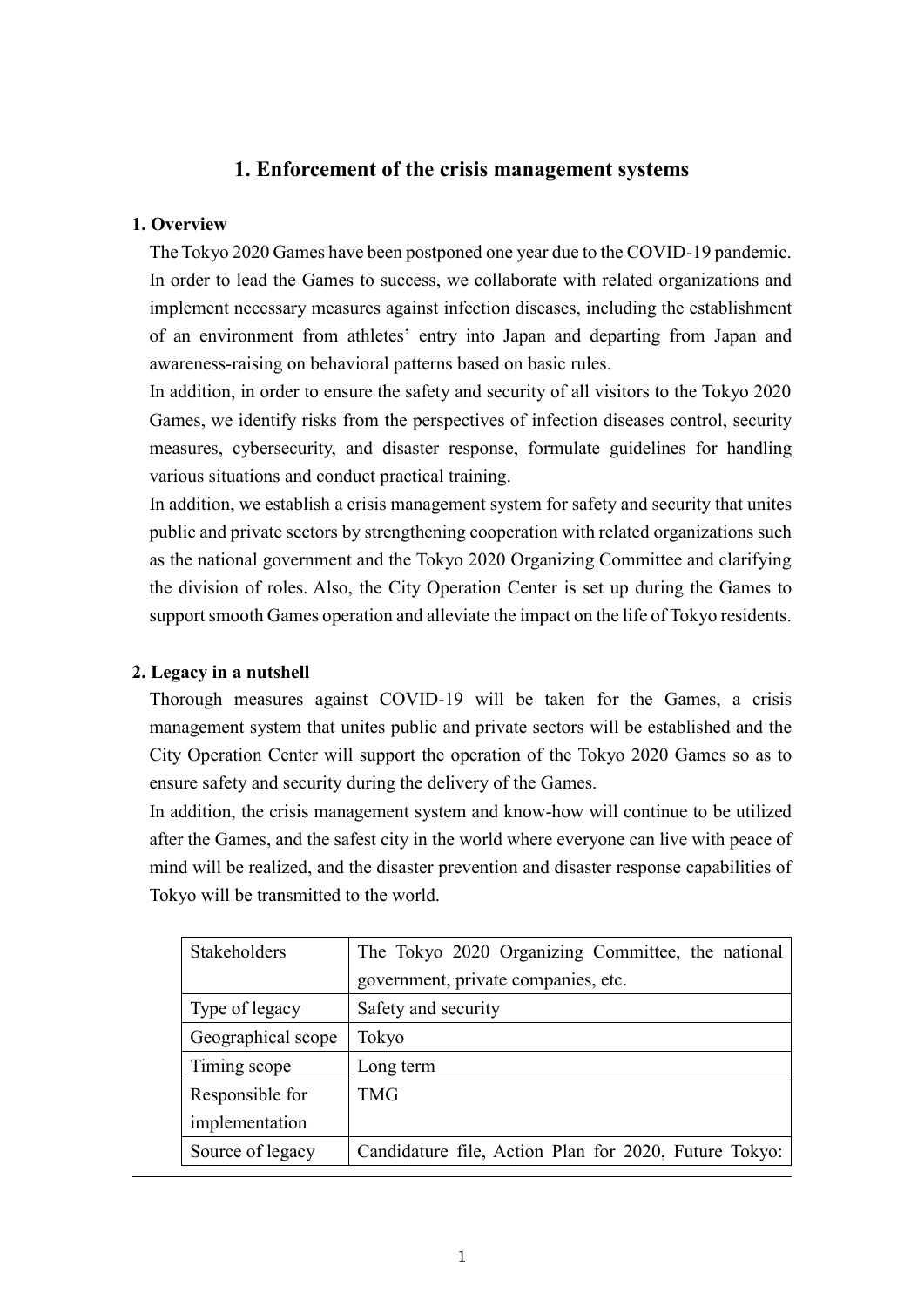|                 | Tokyo's Long-Term Strategy                              |
|-----------------|---------------------------------------------------------|
| Associated SDGs | 1 - No Poverty, 3- Good Health and Well-Being, 6- Clean |
|                 | Water and Sanitation, 9- Industry, Innovation, and      |
|                 | Infrastructure, 11- Sustainable Cities and Communities, |
|                 | 13- Climate Action, 16- Peace, Justice and Strong       |
|                 | Institutions, 17- Partnerships                          |

# **3. Development**

# **(1) Why**

Prior to the decision to host the Games, TMG has promoted the sharing of information on international terrorism to protect the citizens from terrorism, but the Tokyo 2020 Games will be an event that attracts attention from all over the world, and security measures in anticipation of the occurrence of terrorism will be required more than ever.

In addition, as in previous Games, cyber-attacks\* targeting the important infrastructures such as competition venues and electric power supply are expected. Therefore, TMG, municipalities, the Metropolitan Police Department, the national government, private companies, etc. need to cooperate and collaborate with each other to strengthen the response to cyber-attacks.

Moreover, a major confusion is expected if a large-scale earthquake occurs or a large typhoon hits Japan, so countermeasures against disasters and infectious diseases are necessary.

To make the Tokyo 2020 Games, which was postponed due to the COVID-19 pandemic, an opportunity to make the spark of hope, we need so steadily implement preparations to manage the Games to give everyone a peace of mind, including measures against infectious diseases.

# **(2) When**

| FY2017 | The "Handling Guidelines to Ensure Safety and Security of Tokyo             |  |
|--------|-----------------------------------------------------------------------------|--|
|        | 2020 (First Edition)" were formulated                                       |  |
|        | *These guidelines describe various risks extracted in anticipation of the   |  |
|        | delivery of the Games and stipulate the policies for dealing with various   |  |
|        | situations and the subject / content of activities                          |  |
|        | The "Basic Policy Concerning City Operations during the Tokyo               |  |
|        | 2020 Games" was formulated                                                  |  |
|        | *This policy stipulates basic ideas such as the establishment of the "City" |  |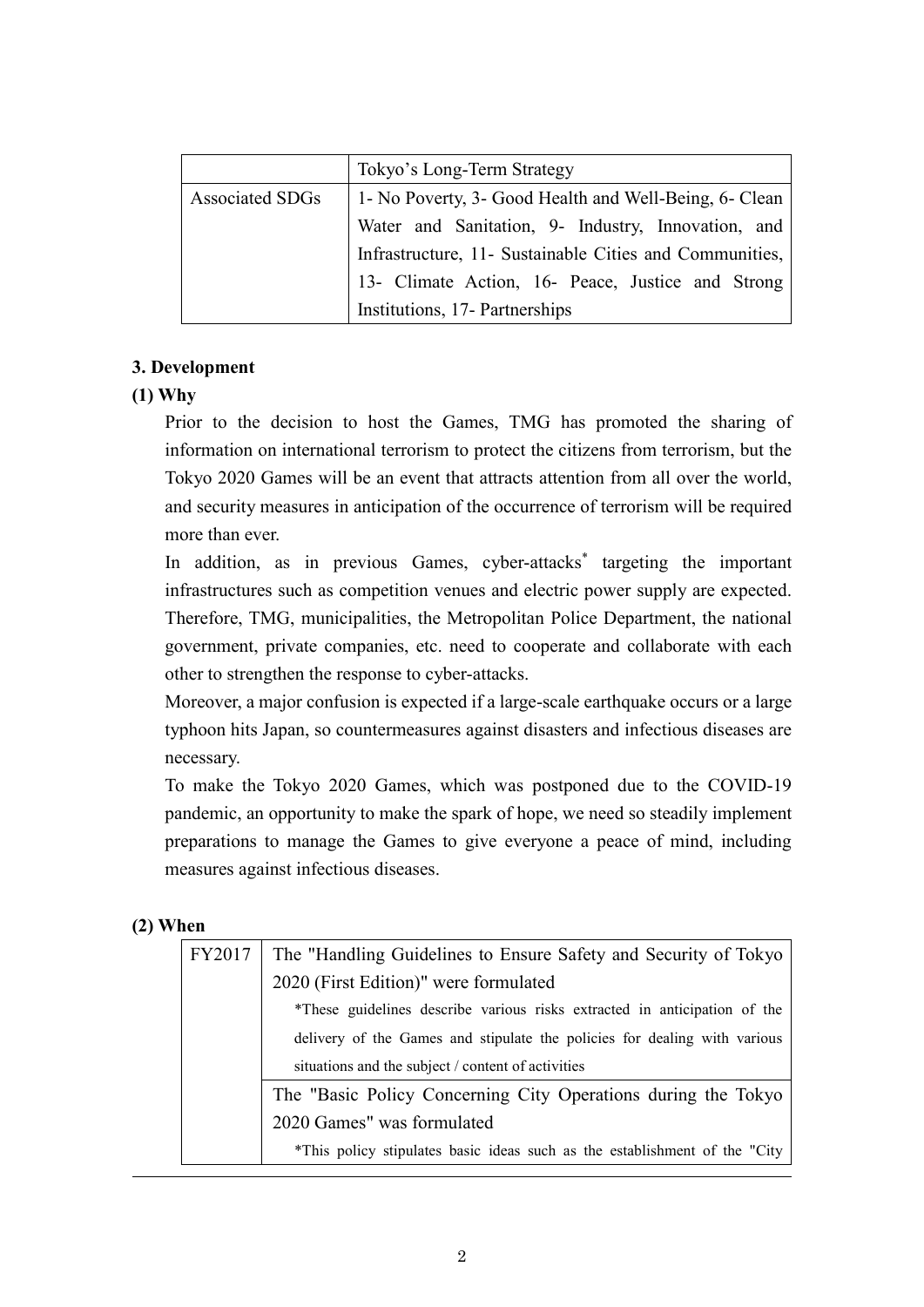|        | Operation Center" regarding initiatives for city management implemented by    |  |
|--------|-------------------------------------------------------------------------------|--|
|        | TMG during the Games                                                          |  |
| FY2018 | The "Tokyo Safety and Security Promotion Conference for the Tokyo             |  |
|        | 2020 Games" was established                                                   |  |
|        | On-site training on anti-terrorism for the Tokyo 2020 Games was               |  |
|        | implemented                                                                   |  |
|        | The safety and security symposium for the Tokyo 2020 Games was                |  |
|        | held                                                                          |  |
|        | The "Operational Plan for the Tokyo 2020 Games City Operation                 |  |
|        | Centre" was established                                                       |  |
|        | *This plan defines the management system, organizational structure and the    |  |
|        | overview of operation of the City Operation Center set up by TMG, with the    |  |
|        | aim of supporting smooth Games operations and alleviate impact on the         |  |
|        | residents of Tokyo during the Tokyo 2020 Games                                |  |
| FY2019 | The "Handling Guidelines to Ensure Safety and Security of Tokyo               |  |
|        | 2020 (Second Edition)" were released                                          |  |
|        | *Revised as the "Guidelines (Second Edition)" after the verification through  |  |
|        | on-site training, map training conducted in FY2018, and hearing of opinions   |  |
|        | from expert advisors, etc.                                                    |  |
|        | The "Operational Plan for the Tokyo 2020 Games City Operation                 |  |
|        | Center(Second Edition)" was established                                       |  |
|        | *Revised as the "Management Plan (Second Edition)" after the verification of  |  |
|        | the organizational system, communication channels and judgment standards,     |  |
|        | etc., through on-site training, using test events                             |  |
| FY2020 | Deliberations at the "Coordination Meeting on COVID-19                        |  |
|        | Countermeasures at the Tokyo Olympic and Paralympic Games"                    |  |
|        | were released as an interim report                                            |  |
|        | *In the three categories of athletes, Games personnel and spectators,         |  |
|        | countermeasures against COVID-19 were reorganized by scene (entry into        |  |
|        | Japan, logistics, venues, etc.)                                               |  |
| FY2021 | The Tokyo 2020 Playbooks (rule books) that stipulate rules that               |  |
|        | should be adhered to by the participants of the Tokyo 2020 Games              |  |
|        | were officially released (IOC, IPC and the Tokyo Organising                   |  |
|        | Committee of the Olympic and Paralympic Games)                                |  |
|        | *The playbooks were formulated after discussions between IOC, IPC, Organising |  |
|        | Committee, TMG and the Japanese government                                    |  |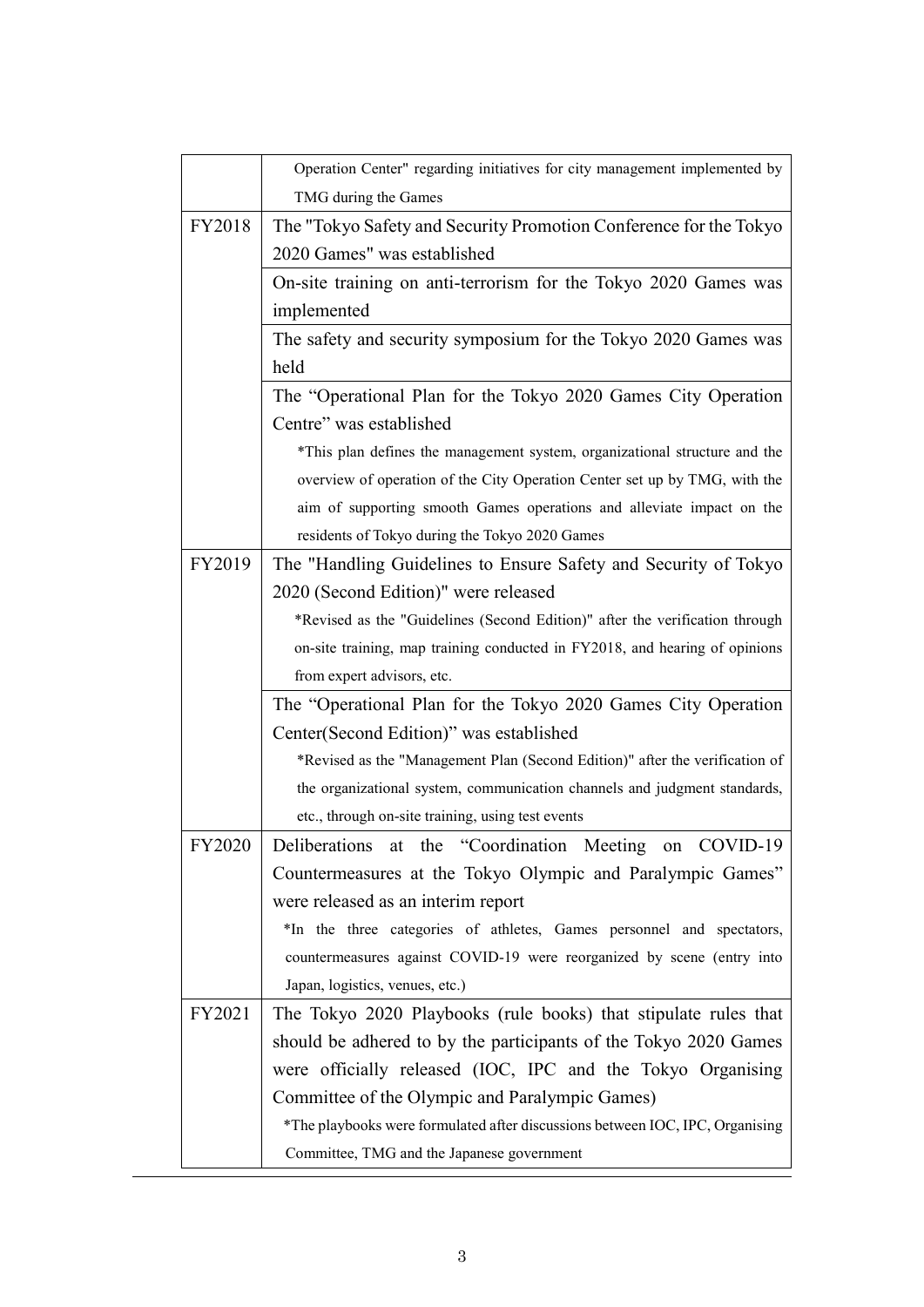**(3) Who**

TMG

**(4) How**



# ① **Measures against infectious diseases**

## **a. COVID-19 countermeasures to secure safety and security of the Games**

- Based on the examination performed at the "Coordination Meeting on COVID-19 Countermeasures at the Tokyo Olympic and Paralympic Games", we collaborate with relevant organzations to take necessary countermeasures for the Games including protection measures at ports and airports, infection control measures at competition venues and the Olympic and Paralympic Village, and ensuring the provision of health and medical services.
- $\bigcirc$  We establish and disseminate rules and manners to be observed by spectators in the last one mile, including the prevention of droplets, avoiding the "three Cs" (closed spaces with poor ventilation, crowded places, and close-contact), balancing the measures with heat countermeasures, and refraining from actions with high risk of infection.

<sup>[1]</sup> Towards 2020 - Building the Legacy - (TMG)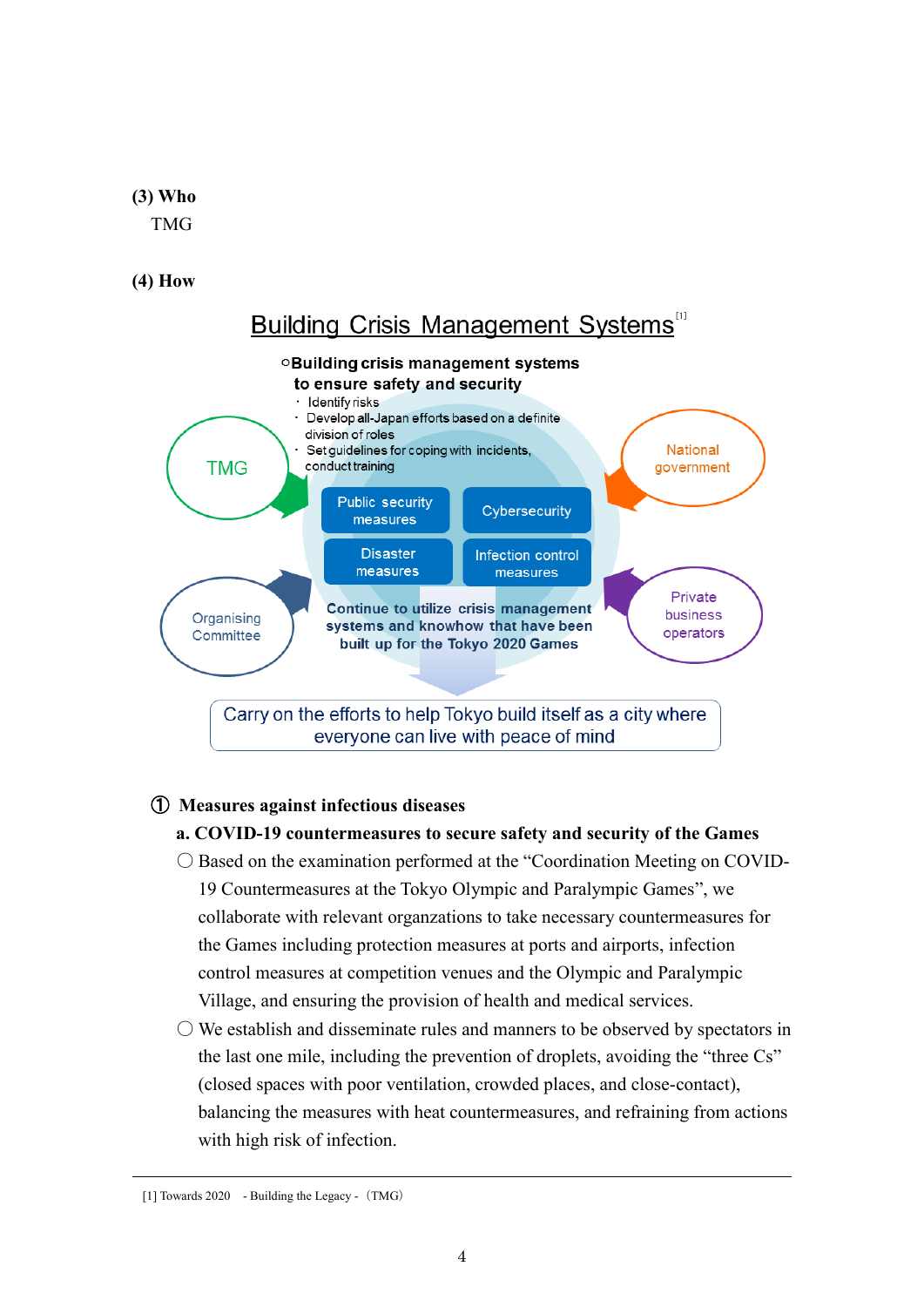$\bigcirc$  We create a manual of infection prevention for City Casts and teach the contents in detail through training and other measures, aiming to provide a safe and secure activity environment.

#### **b. Countermeasures against infectious diseases for the Games**

- $\circ$  For the Tokyo 2020 Games, we strengthen countermeasures against infectious diseases in collaboration with relevant organizations, including surveillance\* and epidemiological investigations, established a manual and provided practical training.
- $\circ$  For the Tokyo 2020 Games, we appoint advisors with expert knowledge on the countermeasures against infectious diseases and strengthen the infectious disease crisis management system to respond quickly and appropriately in case an outbreak of an infectious disease that has not occurred in Japan.
- $\bigcirc$  We take measures to reduce the risk of infection with measles or rubella for the City Casts.

#### **c. Effective measures utilizing expert knowledge of the Tokyo iCDC**

- We set up the Tokyo *i*CDC with a standing headquarters function that takes effective and integrated infectious diseases control measures. The Tokyo **i**CDC provides evidence-based advice to the Tokyo Governor.
- The Tokyo **i**CDC strengthens the intelligence function at normal times, and displays its emergency operation functions in case of a crisis, utilizing its functions for the normal times.
- The Tokyo **i**CDC has a specialist board and teams, which make suggestions that will lead to actual policies on TMG's infectious control measures overall, based on evidence such as the occurrence trend of infection and the latest scientific knowledge.
- $\bigcirc$  In order to strengthen the survey and analysis, information transmission and human resources development functions, we collaborate with the national government, universities and research organizations, conduct analysis using a prediction model using AI\*, etc. and ask advice from experts in the field of risk communication.
- **d. Measures against COVID-19 in collaboration with municipalities, public health centers, medical institutions, etc.**
- In order to deal with Tokyo residents' worries toward COVID-19 and take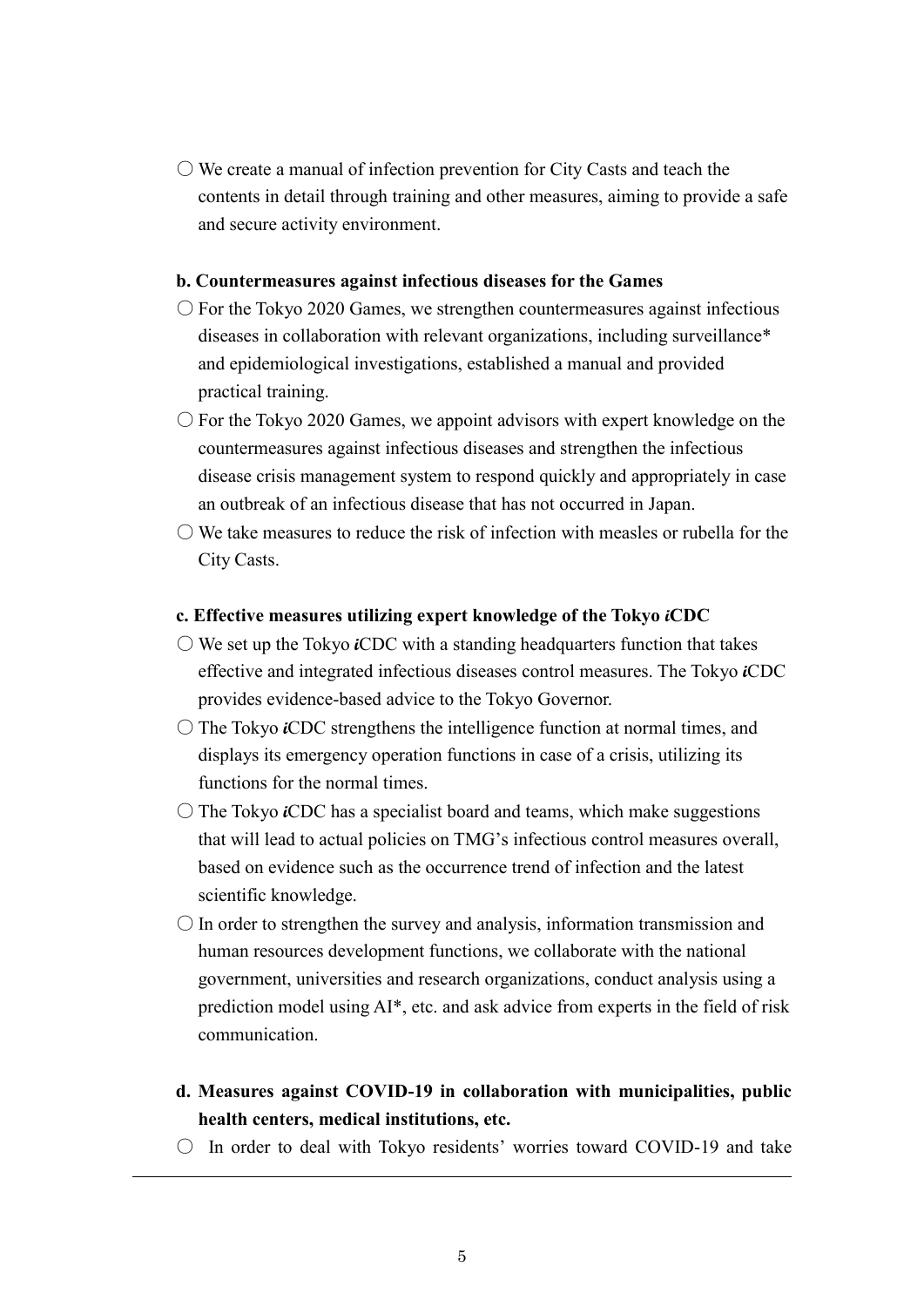appropriate response, we establish the Coronavirus Call Center, Tokyo Consultation Center for People with Fever, COCOA Dial and COVID-19 Measures Personal Support.

- $\circ$  In order to establish a system in which all Tokyo residents who wish to get COVID-19 vaccine can get vaccinated, in collaboration with municipalities and medical organzations, we establish the vaccine team, communicate each other and establish the vaccination system.
- $\circ$  We provide information on vaccines, support municipalities with vaccinations for residents, and take specialized response regarding side effects, so that Tokyo residents can be fully informed before reciving the vaccine.
- $\circ$  In order to secure a testing and processing system of COVID-19, we designate medical institutions for examinations and testing and strengthen the test processing capacity of the Tokyo Metropolitan Institute of Public Health and private testing organizations. In addition, we conduct tests intensively for the workers of nursing care facilities by distributing PCR testkits.
- $\circ$  In order to secure provision of medical services to COVID-19 patients while maintaining normal medical services, we promote measures to prevent infection, including securing hospital beds in accordance with the infection status, establish a consultation system for those who may be infected, securing medical personel and provision of support for them, and the provision of protective equipment. In addition, we secure designated hotels for recovery and provide support for patients staying at home.
- $\circ$  In order to strengthen the public health center functions regarding COVID-19, we promote securing and nurturing human resources with specialist knowledge, such as public health nurses, establishiment of a patient inforamtion control center, operation of the base to provide support for public health centers, and digitalization of the works of public health centers.
- **e. Promoting COVID-19 countermeasures for the prevention of the spread of infection receiving cooperation from Tokyo residents and business operators**
- $\circ$  In order to transmit information in an easily understandable method and raise awareness among Tokyo residents, we launch the COVID-19 Information Website, provide support awareness-raising activities by local commnities, send out messages that effectively encourage behavioral change of Tokyo residents based on the infection status in Tokyo and seasonal events, conduct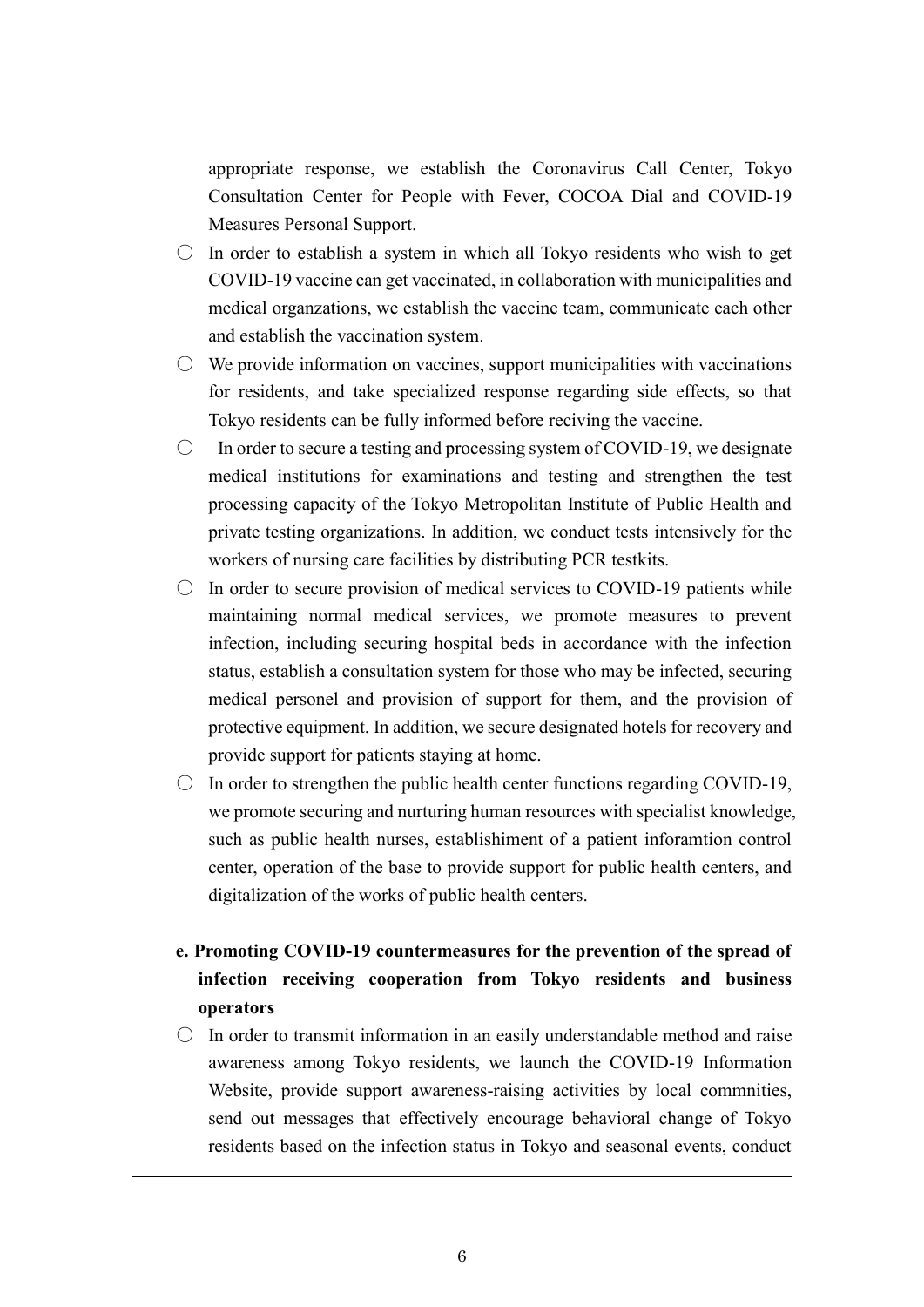surveys on the awareness of Tokyo resdients in the state of emergency situation, showing key points of infection control by facility, and create the Infection Prevention Handbook and the Handbook for Patients Staying at Home.

 $\bigcirc$  In order to promote measures to prevent the spread of infection receiving cooperation from Tokyo residents and business operators, we ask refraining from unnecessary outings, closing of stores, shortening operation hours, and limiting the number of events. In addition, we issue the "COVID-19 Safety Sticker" indicating that the store implements infection control measures, organize the COVID-19 countermeasure leaders at restaurants, etc., and a project "Thorough Inspection Tokyo Support".

#### ② **Security measures for anti-terrorism, etc.**

- $\bigcirc$  We implement prompt firefighting activities while ensuring safety utilizing equipment, materials, and instruments such as drones at sites with explosion hazards.
- We promote anti-terrorism countermeasures, including control on the distributors of chemical substances that may be the material of explosives, through collaboration between the public and private sectors, the Anti-Terrorism Partnership, TOKYO.
- $\bigcirc$  Targeting police officers with basic language skills, we implemented practical training to raise their language



<Drills against terrorists at stations and





level enough to engage in interpreting services for police purposes.

- $\bigcirc$  In order to ensure the safety and security of Tokyo residents, we utilize advanced technology in police activities to improve the capabilities to cope with terrorism.
- $\bigcirc$  We introduce materials and equipment featuring highly advanced technologies such as the CBRN forensic technologies and video verification equipment to improve the capabilities to cope with terrorism.
- $\circ$  In the event of multiple terrorist attacks, etc., we organize an "Unified Task" Forces" so as to carry out firefighting, rescue, and emergency activities in a

<sup>[2]</sup> New Tokyo. New Tomorrow. – The Action Plan for 2020 - (TMG)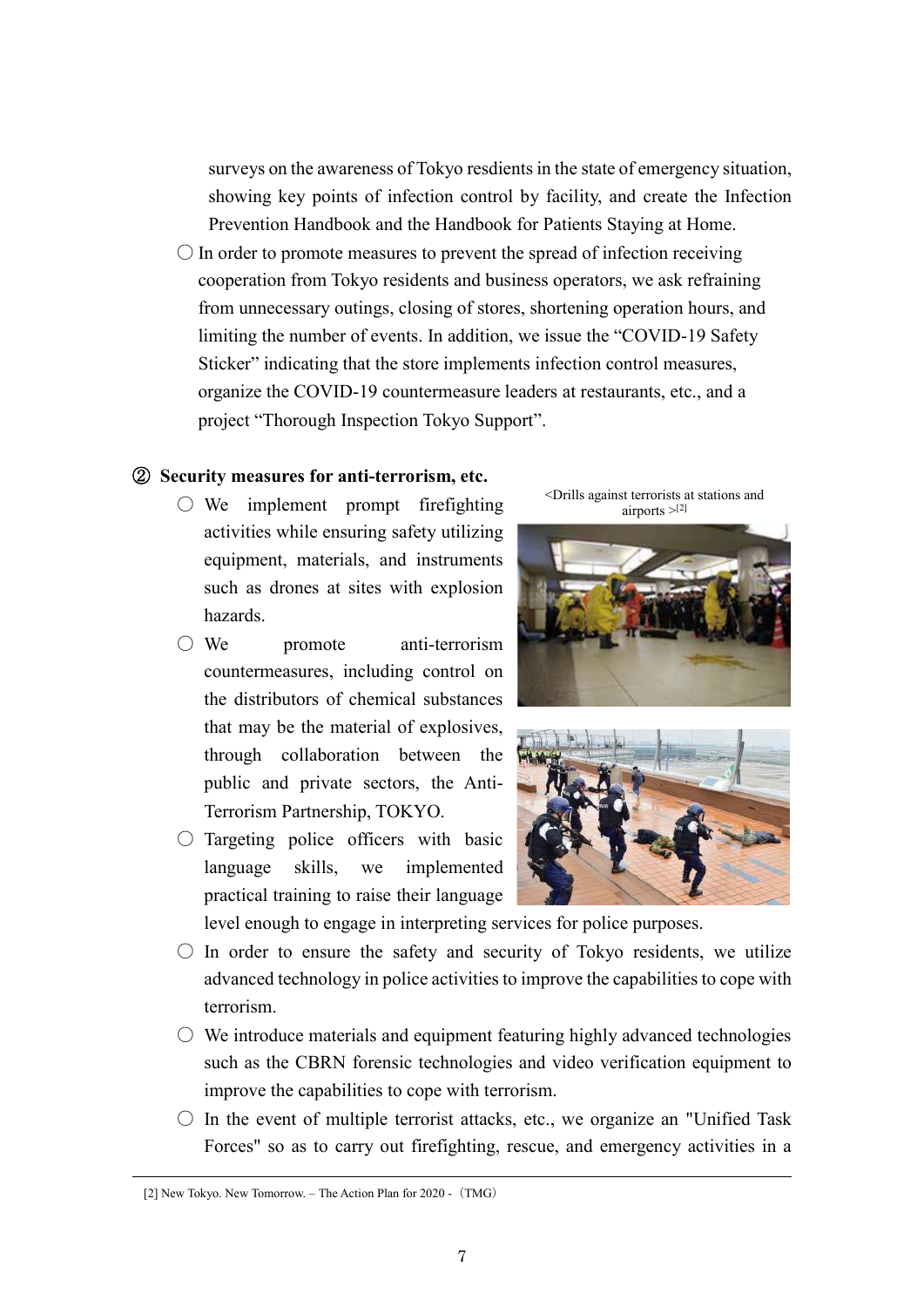unified manner at multiple sites attacked by terrorists, while ensuring the capabilities to cope with various types of disasters that may occur on a daily basis.

- $\circ$  By installing security cameras in the metropolitan parks that are expected to be utilized for the Tokyo 2020 Games, we prevent crimes in advance, so as to ensure safety during the Games and improve the sense of security of Tokyo residents.
- $\circ$  In order to prevent accidents in crowded areas, we utilize AI technologies to grasp the number of participants in real time and detect abnormal behavior.

## ③ **Cybersecurity**

- $\circ$  Targeting critical infrastructure operators and operators related to the Tokyo 2020 Games, we implemented practical training in preparation for the occurrence of cyber-attacks.
- $\circ$  In order to cope with increasingly sophisticated and complex cybercrimes etc., we develop and enrich investigation equipment and build a digital forensics support system so as to establish new analysis methods which contribute to the further sophistication and enhancement of the efficiency of analysis work.

# ④ **Disaster response such as an earthquake that directly hits the Tokyo area A. Safe and secure delivery of the Tokyo 2020 Games**

- $\circ$  For foreign tourists who visit Japan for the Games, we implement emergency services and help desks at fire stations supporting multiple languages.
- $\circ$  In order to strengthen the disaster response capabilities in the waterfront areas where the Games venues are concentrated, we renovate the harbor fire station overseeing the Olympic and Paralympic Village and increase new-model fireboats (tugboat type).
- $\circlearrowright$  We implement thorough on-site inspections at competition venues, stations, and accommodation facilities, and promote fire drills for self-defense. In addition, we formulate safety standards for large-scale production using fire at the opening ceremony.
- $\circ$  In order to establish a prompt evacuation guidance and rescue system, etc., we utilize a video location information sharing system that shows the activity status of firefighters, etc., and carry out special vigilance at competition venues, etc.
- $\circlearrowright$  We introduce the fire rescue task forces (Hyper Rescue), fireboats, helicopters, etc. to carry out vigilance through cooperation among land, sea, and air fire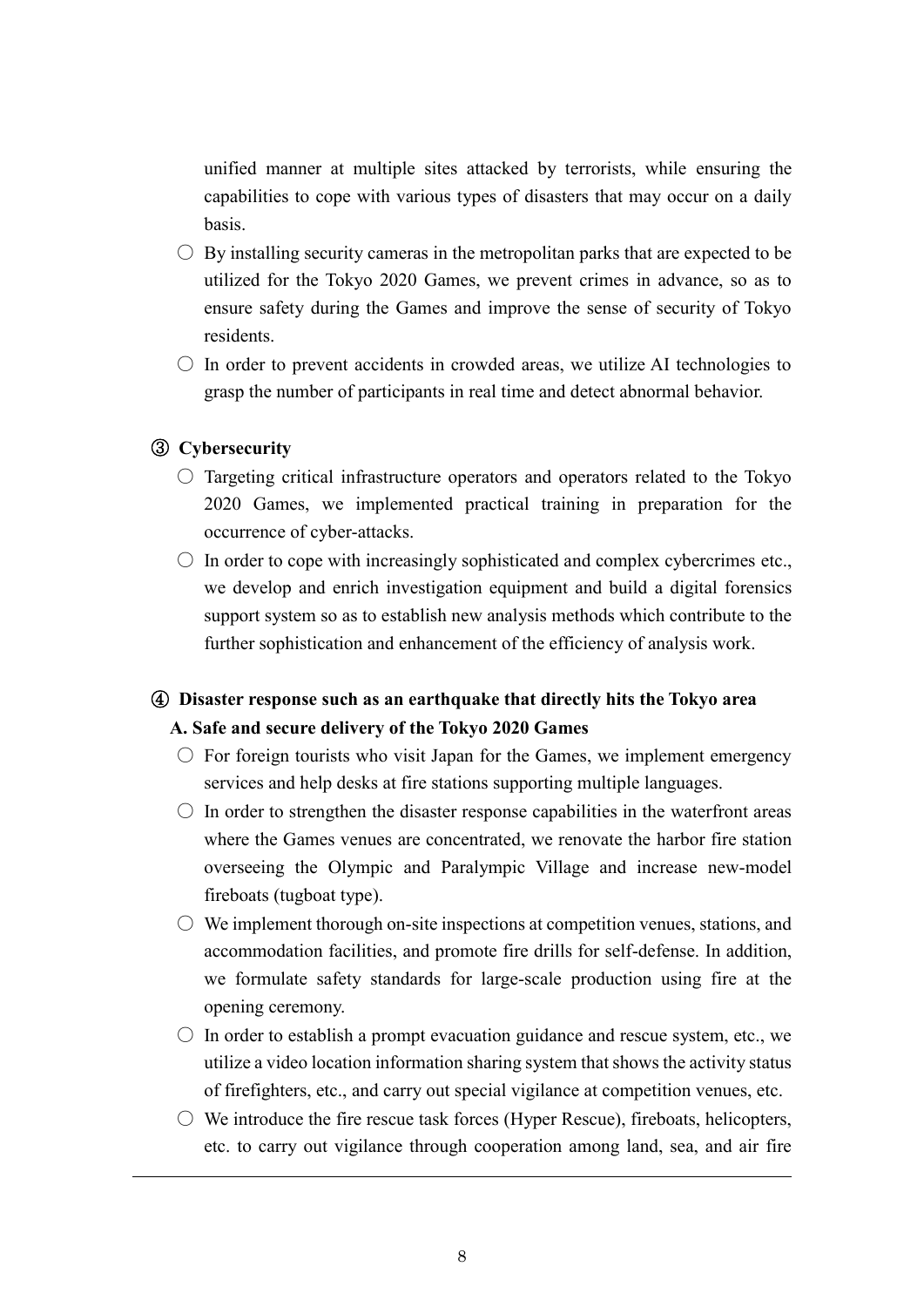control services.

 $\circ$  In order to promptly cope with fires and emergency / rescue that occur outside competition venues, etc., including disasters in mountains and transportation of patients in the Tokyo islands, we expand the deployment of helicopters during the Games and ensure an immediate response system.

## **B. Earthquake and water resistance measures in lowlands and seaside areas**

 $\circlearrowright$  For river facilities in the eastern lowlands<sup>\*</sup>, in preparation for storm surges of the Isewan typhoon class, we promote the development of storm surge defense facilities such as tide embankments and revetments (168 km in total). In addition, for major rivers such as the Sumida River, we promote the development of super embankments and gently sloping embankments in order to improve the safety against large earthquakes and the waterside environment.

 $\leq$ Example of the development of super embankments $>$ [3]



- $\circ$  In the eastern lowlands, in order to maintain the functions of each river facility and prevent inundation due to tsunami, etc. even in the event of an earthquake of the largest possible magnitude\* , we promote earthquake and water resistance measures for tide embankments and facilities including floodgates and pumping stations.
- $\circ$  In order to protect the Koto triangular area with a particularly low ground surrounded by the Arakawa and Sumida Rivers from inundation caused by damage to the revetments due to a major earthquake, we promote the earthquake resistance reinforcement of the existing revetments of the rivers on the west side where the ground is relatively high, among the rivers in the Koto area. In the eastern region of the Koto triangular area, where the ground is particularly low, we promote development by a water level lowering method that shuts down rivers at floodgates, etc. and lowers the normal water level, and facilitate river channel maintenance in consideration of the river environment.

<sup>[3]</sup> New Tokyo. New Tomorrow. –The Action Plan for 2020-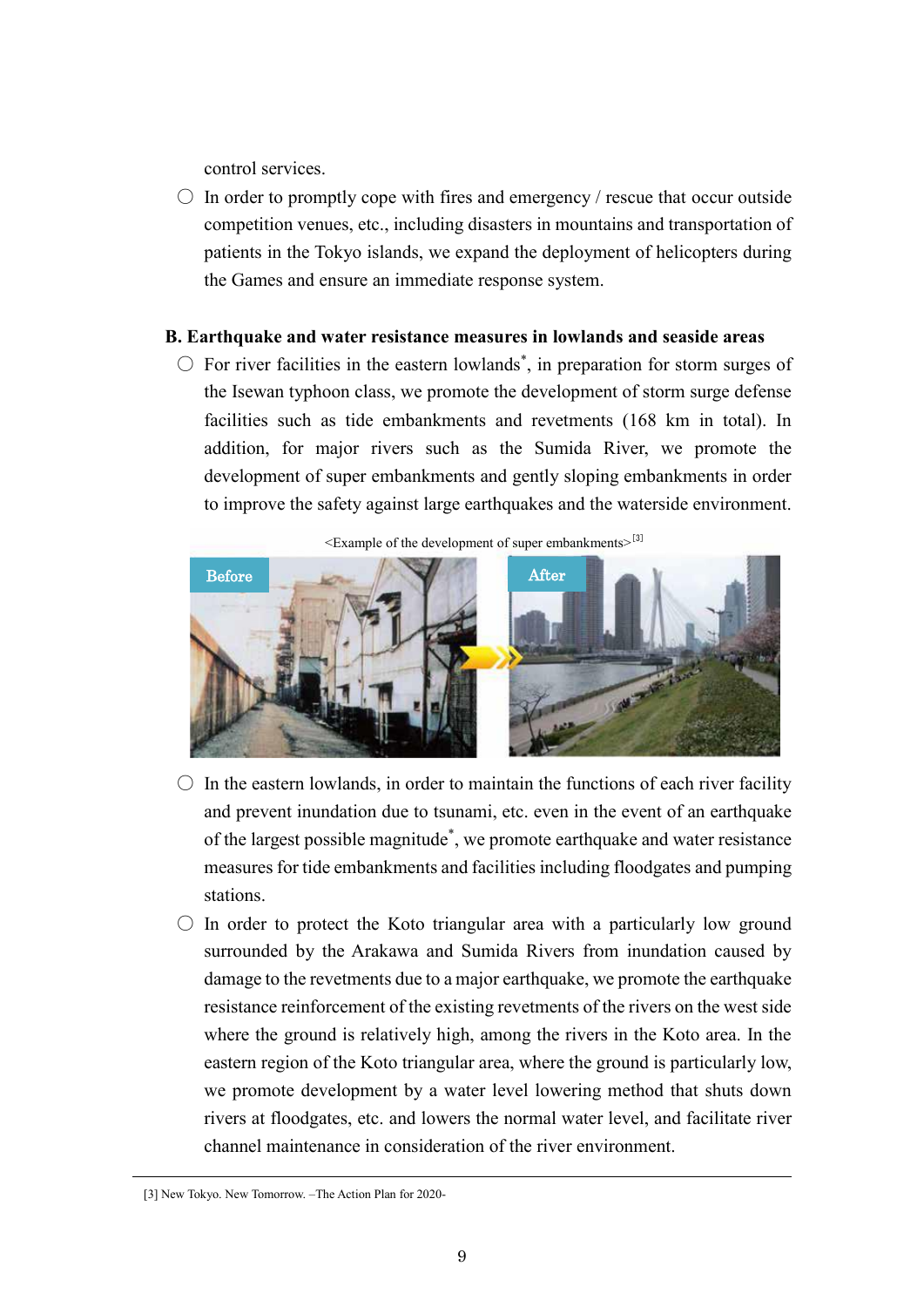- $\circ$  In order to prevent inundation due to tsunami and storm surge caused by the largest earthquake, in addition to earthquake resistance countermeasures for tide embankments and inner revetments on the coast of Tokyo Port, we promote earthquake and water resistance countermeasures for floodgates and pumping stations, etc.
- $\circ$  In order to respond quickly and reliably in the event of an earthquake, tsunami, storm surge, etc., we strengthen the backup function by multiplexing communication networks to perform remote control of floodgates, etc., as well as reduce land locks\* and introduce a remote-control system for them.
- $\circ$  We analyze big data, including the water level, course of typhoons and air pressure using AI and other advanced technologies to accurately forecast the changes in water levels and support operation of water gates and other facilities.
- $\circ$  We examine transmission methods of information on storm surge, etc. from the perspective of the recipient, and strengthen information dissemination by building a storm surge disaster prevention information system.
- $\circlearrowright$  We work to strengthen disaster information by publicly releasing the open/close information of water gates and images of live cameras on the website by operating the general information system on storm surge for disaster prevention.
- $\circ$  Due to the revision of the Flood Control Act, an expected inundation area map related to the largest possible storm surge was prepared and published. We set the dangerous water level caused by storm surge (storm surge special warning water level\*), the baseline to give warning to Tokyo residents of the danger of flooding caused by storm surge.
- $\circ$  We promote disaster-proof urban planning by evaluating initiatives for city planning on higher grounds in the eastern lowlands as efforts of public contribution and easing the limitation on the ratio of a building's area to the lot area, utilizing various systems of urban development.

#### **C. Response to torrential rain that occurs frequently**

- $\circ$  In addition to improving watercourses that can deal with rainfall of 50 mm per hour, we promote the development of regulating reservoirs that can retain rainfall of up to 75 mm per hour (in the ward area), which is the enhanced target standard, and 65 mm per hour for the Tama area.
- $\circ$  In the areas that incurred a massive damage, we strengthen the existing efforts by newly establishing a main sewage line that can deal with rainfall of 75 mm per hour, to reduce the inundation damage at an early date.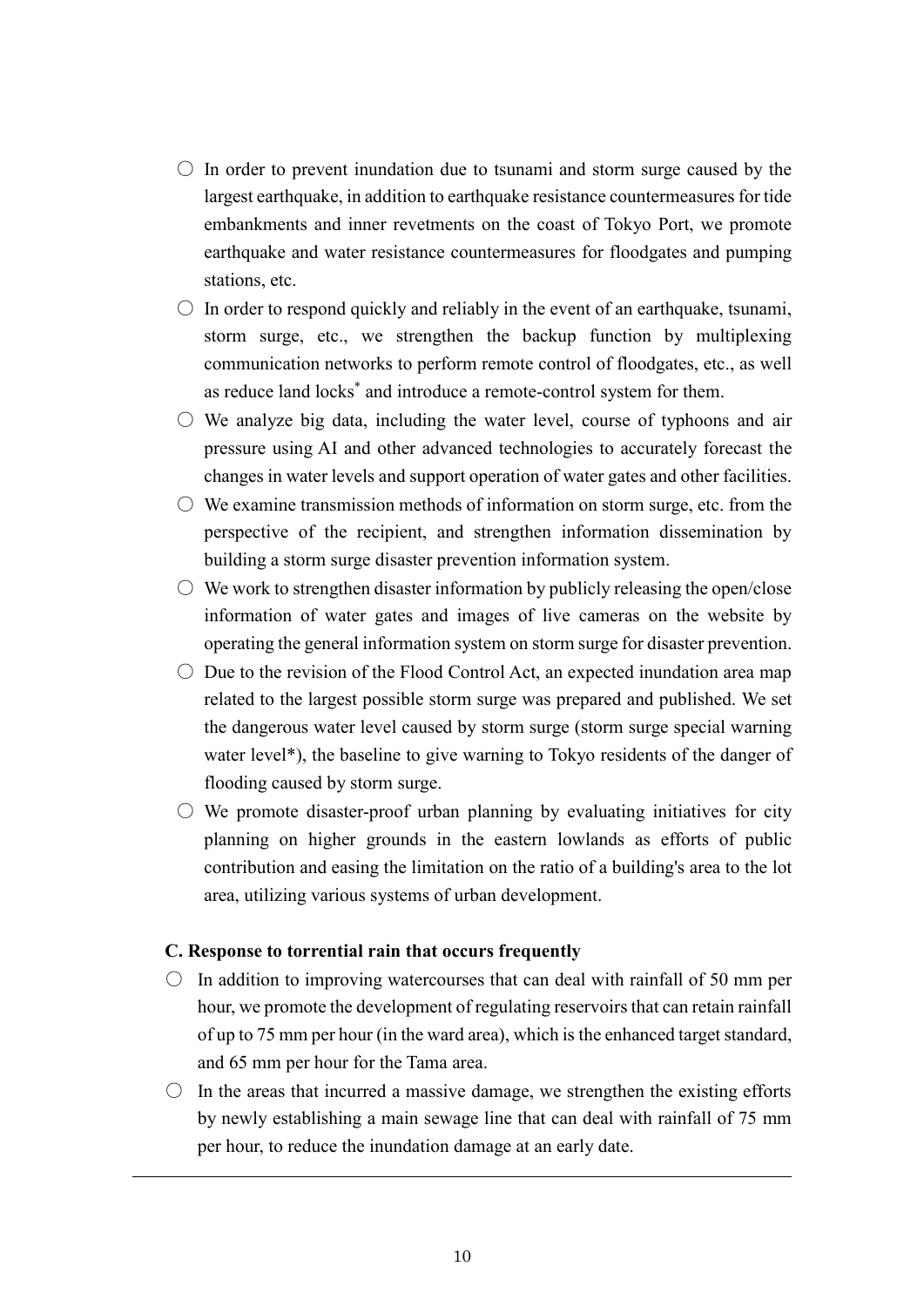- $\circ$  With the revision of the Flood Control Act, we updated the existing flood risk map of 14 locations showing the areas expected to be inundated when the rainfall reaches the maximum level predictable. We continue updating hazard maps created by municipalities based on the (revised) flood risk map.
- $\circ$  We provide real-time and accurate rainfall information using high-performance radar by the "Tokyo Amesh".
- $\circlearrowright$  We strengthen communication of flood information through integrated display of the rainfall level, water level and camera images, link with the meteorological radar, public release of images taken by live monitor cameras and provision of flood disaster information to information service providers using the flood disaster general information system.
- $\circlearrowright$  We promote consideration of expanding the scope of rivers for which flood warning is issued, to strengthen communicating and strengthening of flood disaster information that will lead to the evacuation of residents.
- We promote consideration of wide-area evacuation measures at the "Review Meeting on Wide-Area Evacuation in Flood Disaster in Tokyo Metropolitan Area" attended by representatives of the national government and related organizations, etc.
- $\circ$  In order to raise awareness toward early evacuation in case of a flood disaster, we developed the "Flood Disaster Risk Map" to show flood disaster risk caused by floods, storm surge or landslides at certain locations in Tokyo in a visually recognizable way and installed it on the "Disaster Preparedness Tokyo App".
- $\circlearrowright$  We promote diffusion and expansion of awareness toward wind and flood damage so that each of Tokyo residents can evacuate safely and appropriately in case of a wind or flood disaster, we distribute the "Tokyo My Timeline" and hold seminars to instruct how to create "My Timeline".
- $\circ$  We develop the "Tokyo My Timeline" app with specifications that enable easy creation of the timeline, taking advantage of the characteristics of the app, aiming to increase opportunities for each Tokyo resident to create "My Timeline".





**D. Enrichment and strengthening of disaster prevention measures through public rescue and assistance**

<sup>[4]</sup> Tokyo Metropolitan Government's website on disaster prevention information: <https://www.bousai.metro.tokyo.lg.jp/mytimeline/1006345/index.html>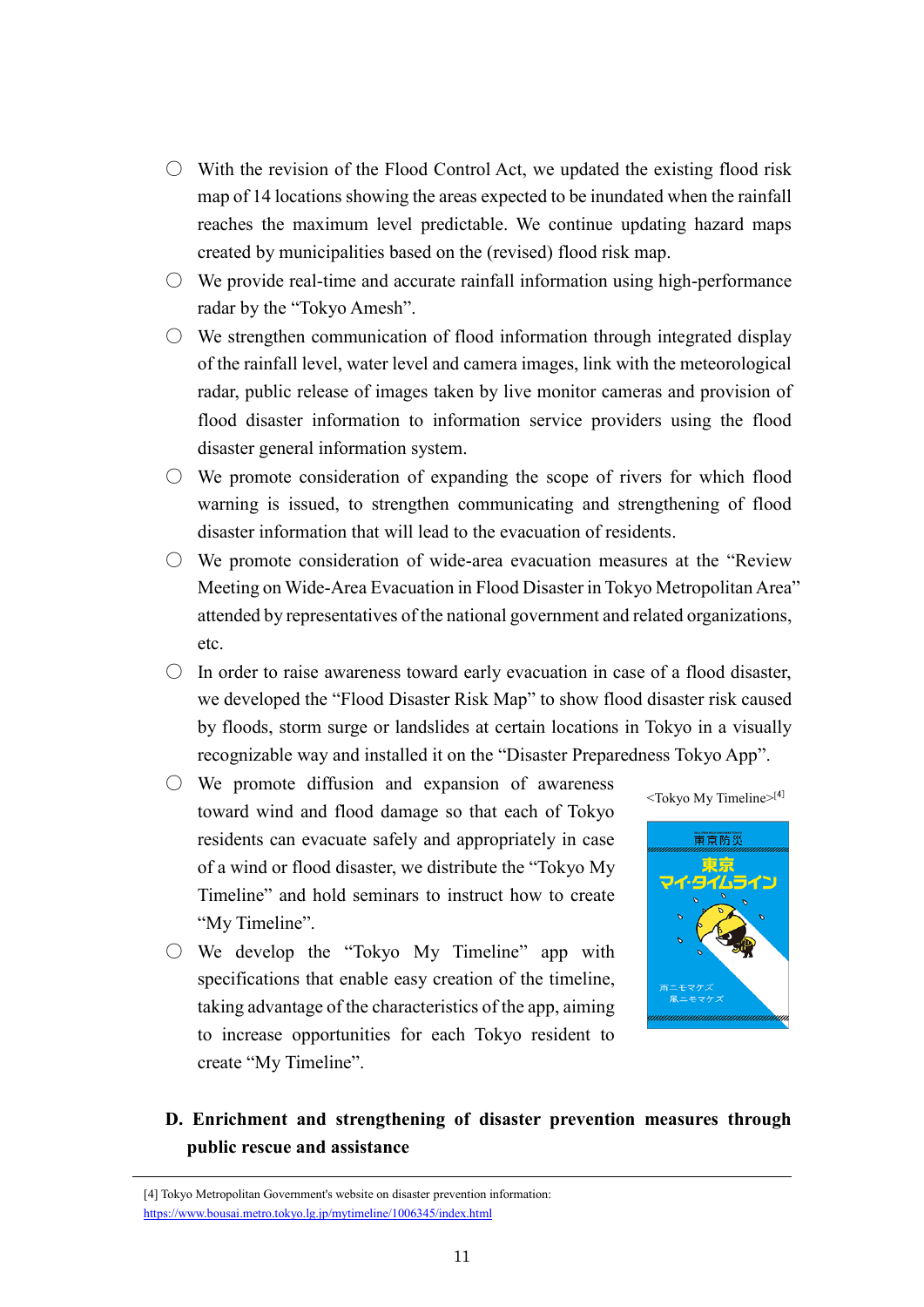- $\circlearrowright$  We strengthen the functions of the Tokyo Disaster Response Headquarters and formulate the Tokyo Disaster Support Reception / Provision Plan, and promote the strengthening of disaster response capabilities through verification and review via training, etc.
- $\circ$  For metropolitan parks (disaster prevention parks) that are positioned in the disaster prevention plan, etc., we develop facilities for disaster prevention such as emergency power generation equipment to support rescue team activities and ensure the safety of evacuees from large-scale rescue activity bases and parks related to the Tokyo 2020 Games.
- $\circ$  We created the "TFD HQ Rescue Operation Forces ", a new firefighting unit which enables early detection of disaster situations and early start of rescue activities, leading with drones and all-terrain activity vehicles, etc., even at sites which is difficult for firefighting teams to enter in the event of a large-scale disaster such as an earthquake or water disaster.
- $\circ$  At the crisis management network meeting where overseas cities participate, in order to improve the crisis management capabilities of participating cities, each city shares its various experiences and know-how related to crisis management, such as responses to natural disasters, terrorism, and large-scale accidents.

## ⑤ **Maintenance of urban functions during the Tokyo 2020 Games**

- $\circ$  For the Tokyo 2020 Games, we set up the City Operation Center to support smooth operation of the Games and reduce impacts on the lives of Tokyo residents. The Center has two functions: general coordination and communication regarding the Games management and dealing with matters around the competition venues.
- $\circlearrowright$  We proceed with the development of the competition venues in preparation for the Games, check operational aspects such as security through test events<sup>\*</sup>, etc., and carry out preparation for the Games steadily and efficiently.

#### **(5) Benefits**

Based on the following achievements, a crisis management system will be established through collaboration between the public and private sectors, and the Tokyo 2020 Games will be delivered smoothly in a safe and secure manner with maintenance of city functions. The crisis management system and know-how will continue to be utilized after the Games, leading to the city development in Tokyo where everyone can live with peace of mind.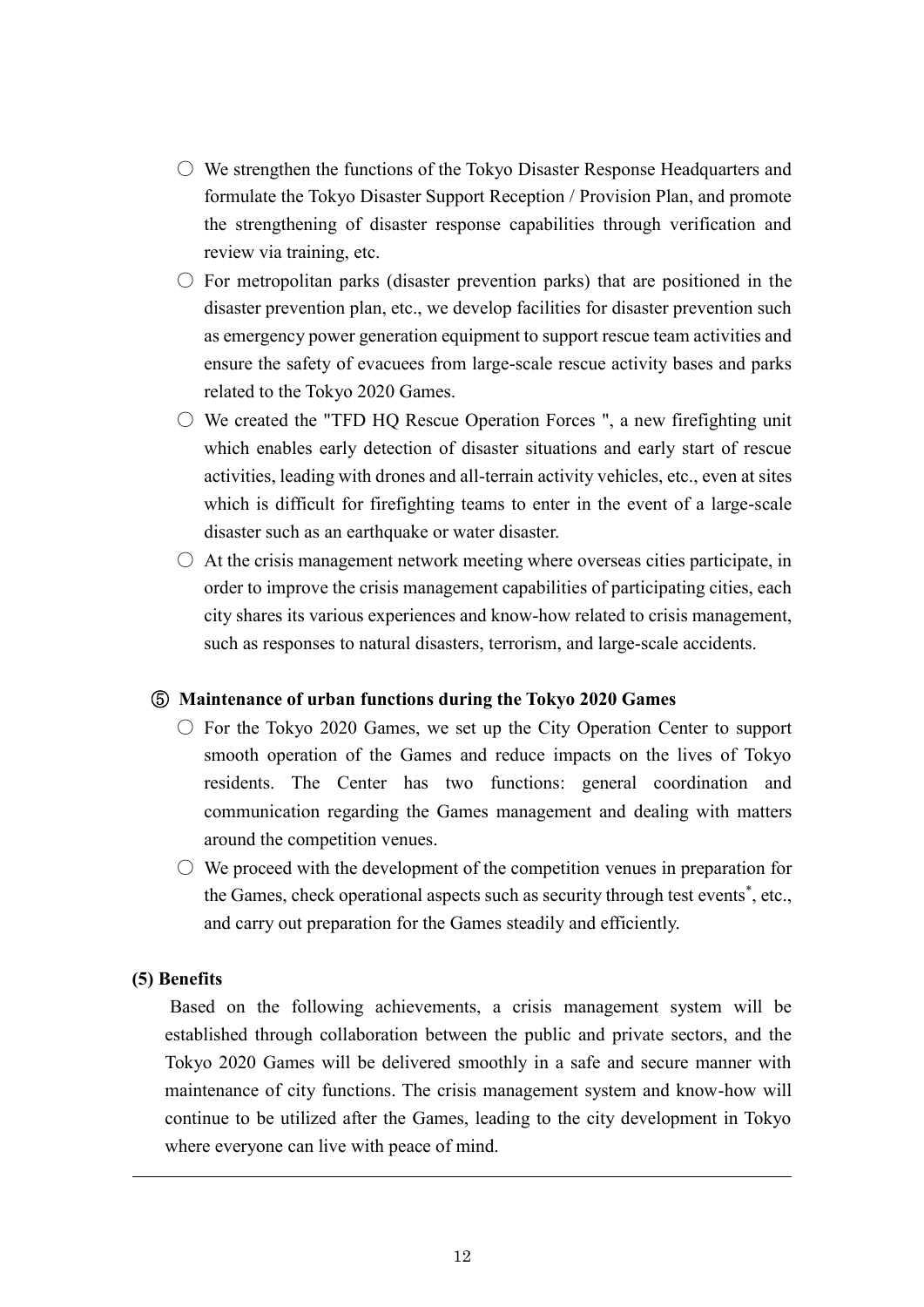- $\bigcirc$  The development and functional enhancement of the harbor fire station in the Olympic and Paralympic Village area will be completed.
	- $\bigcirc$  Fire prevention inspections such as on-site inspections will be conducted at the Games venues, stations, and accommodation facilities, etc.
	- $\bigcirc$  An emergency response system during the Games will be established.
	- Disaster response capabilities in anticipation of earthquakes that directly hit the Tokyo area will be strengthened.

## **4. Facts and figures**

| Development<br>and<br>strengthening<br>of | Construction completed, and operation of<br>the<br>government building started |
|-------------------------------------------|--------------------------------------------------------------------------------|
| functions<br>of<br>the                    |                                                                                |
| harbor fire station in                    |                                                                                |
| the Olympic<br>and                        |                                                                                |
| Paralympic<br>Village                     |                                                                                |
| area                                      |                                                                                |
| Fire-prevention                           | · Usage inspections of newly-built competition venues                          |
| safety measures at the                    | (11 venues) was implemented                                                    |
| competition venues,                       | • Corrective guidance against violations of fire-fighting                      |
| stations,<br>and                          | laws and regulations pointed out by on-site inspections                        |
| accommodation                             | in FY2017 was provided                                                         |
| facilities<br>(fire-                      | · Self-defense fire prevention drills at competition                           |
| prevention                                | venues (6 venues) were implemented                                             |
| inspections such as                       |                                                                                |
| on-site inspections)                      |                                                                                |
| Establishment of an                       | · Necessary number of guard vehicles and equipment                             |
| emergency response                        | were secured                                                                   |
| during the<br>system                      | • As the base of guard at the headquarters, the Tokyo                          |
| Games (development                        | Fire Department Operation Center was set up at the head                        |
| of a warning system)                      | office building                                                                |
|                                           |                                                                                |
| Establishment of an                       | Operation of the emergency call reception system in                            |
| emergency response                        | multiple languages                                                             |
| system during the                         |                                                                                |
| Games                                     |                                                                                |
| (establishment of an                      |                                                                                |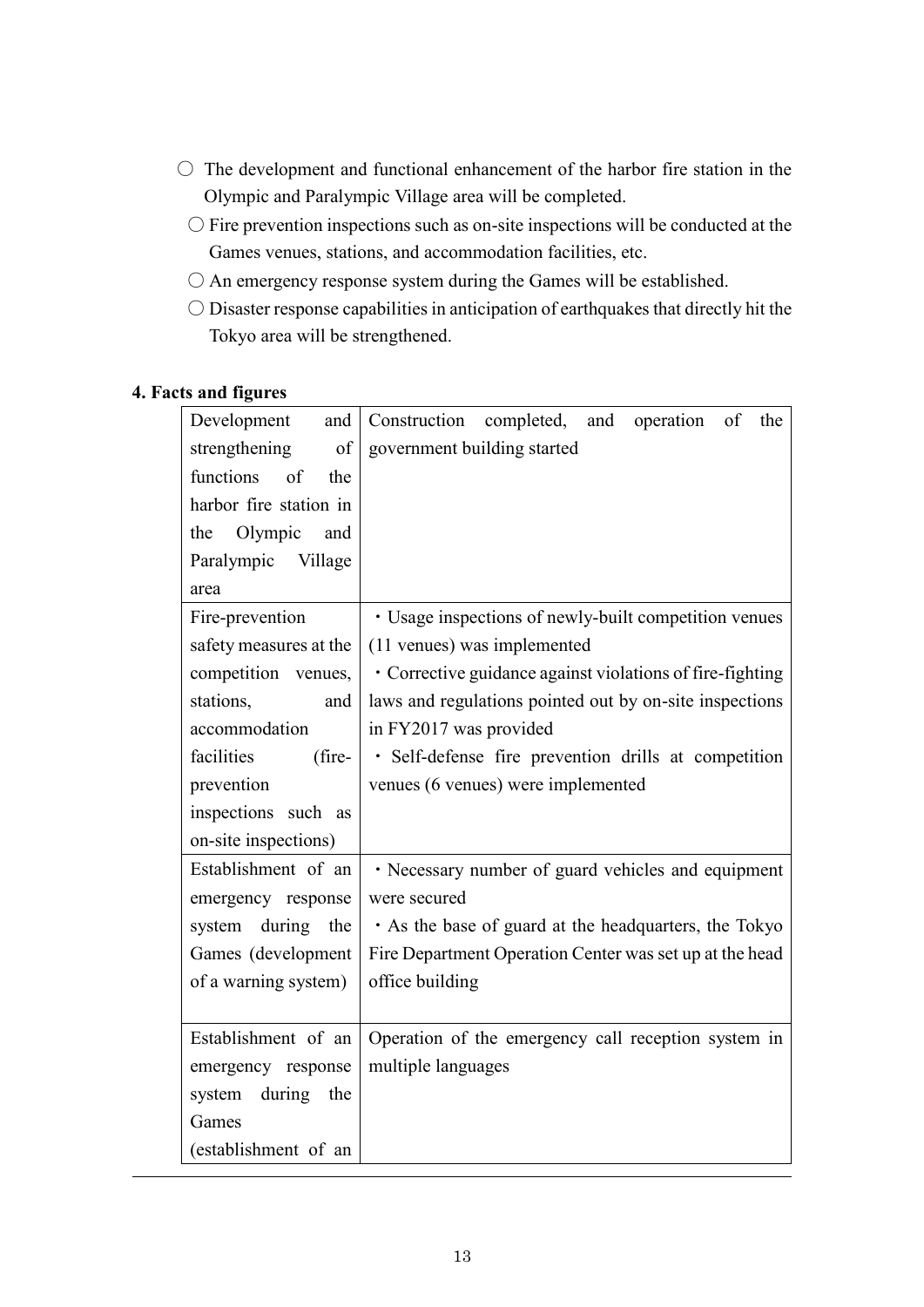| call<br>emergency     |                                                         |
|-----------------------|---------------------------------------------------------|
| reception system in   |                                                         |
| multiple languages)   |                                                         |
| Strengthening of      | The renovation works for the Disaster Prevention        |
| disaster<br>response  | Center, etc. have been completed                        |
| capabilities<br>in    |                                                         |
| of<br>anticipation    |                                                         |
| earthquakes           |                                                         |
| occurring<br>directly |                                                         |
| under the<br>Tokyo    |                                                         |
| metropolitan area     |                                                         |
| of<br>Strengthening   | Improvement of the effectiveness of the disaster        |
| disaster<br>response  | response headquarters system by strengthening           |
| capabilities<br>in    | cooperation with municipalities through map-based       |
| anticipation<br>of    | drills, etc.                                            |
| earthquakes           | Supporting formulation of the "Guidelines for Support   |
| occurring directly    | Reception / Provision Systems for Municipalities in the |
| under<br>the<br>Tokyo | Event of Disaster in Tokyo" in municipalities.          |
| metropolitan area     |                                                         |

(Items in the table are achievements to March 2020 unless otherwise noted)

# **5. Explanation of Terms**

| Cyber-attacks | A combination of cyber terrorism (an electronic attack that    |
|---------------|----------------------------------------------------------------|
|               | causes core systems of critical infrastructure to malfunction  |
|               | and paralyzes social functions), including possible incidents  |
|               | related to it, and cyber intelligence (intelligence activities |
|               | using information and communication technology)                |
| Surveillance  | To continuously monitor the disease occurrence status and      |
|               | pathogenicity holding status among animals, etc. for the       |
|               | purpose of preventing diseases and establishing effective      |
|               | measures. Specifically, to continuously collect and analyze    |
|               | information such as the patient occurrence status, pathogen    |
|               | isolation status, immunity holding status, etc.                |
| AI            | Software and systems that mimic the intellectual work that     |
|               | the human brain is doing with computers. Specifically, it      |
|               | refers to computer programs that can understand the natural    |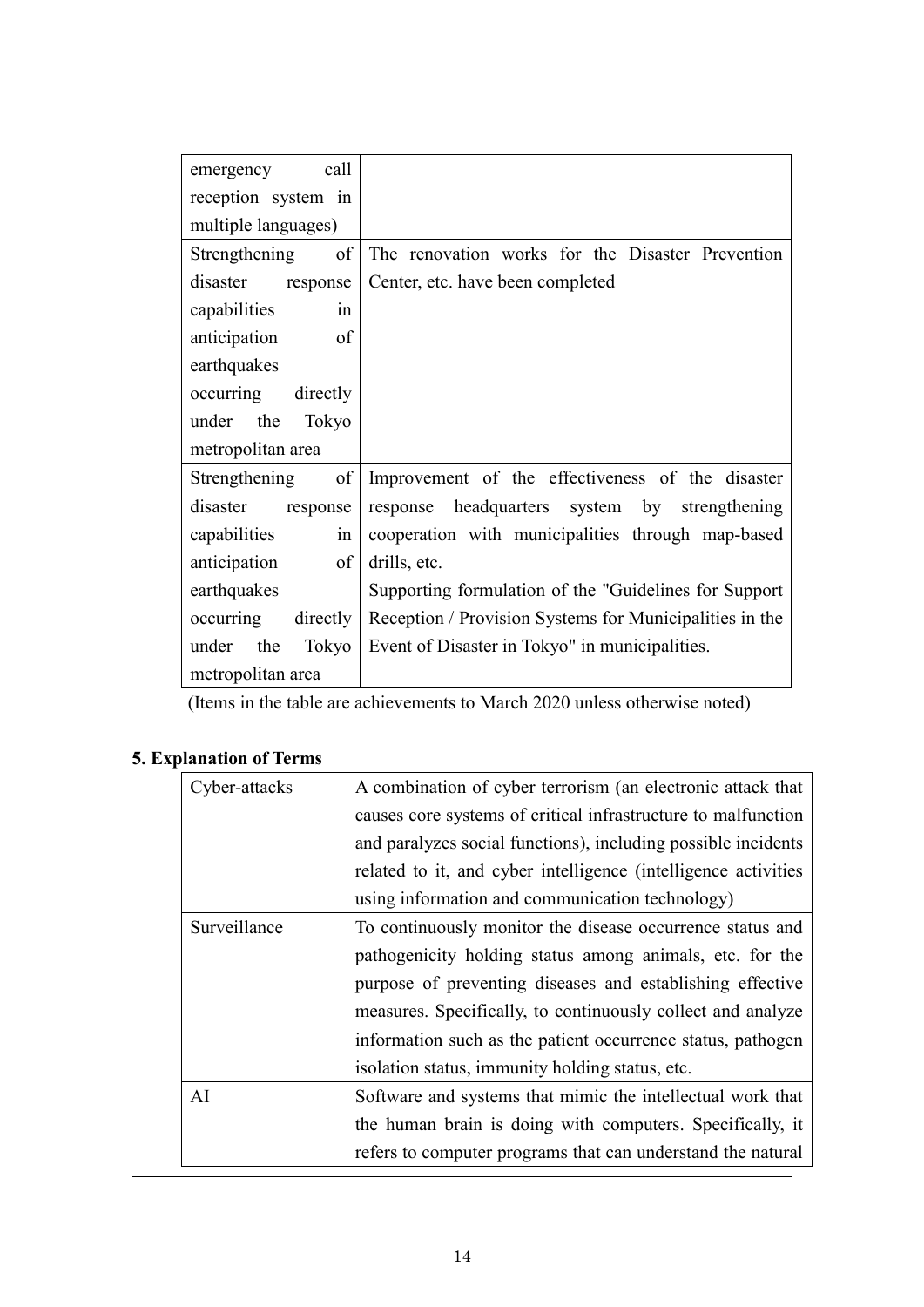|                     | language used by human beings, make logical inferences,         |
|---------------------|-----------------------------------------------------------------|
|                     | and learn from experience.                                      |
| Eastern lowlands    | An area in the eastern part of Tokyo where the ground height    |
|                     | is low and there is a risk of flooding due to storm surges      |
|                     | (generally A.P. $+5$ m or less). This refers generally the east |
|                     | side of the JR Keihin Tohoku Line, and includes the             |
|                     | "generally zero meter zone", most of where is below the         |
|                     | average high tide level (generally A.P. $+2$ m or less)         |
| Earthquake of the   | This includes subduction-zone earthquakes of magnitude          |
| largest<br>possible | 8.2, earthquakes that directly hit the Tokyo metropolitan area  |
| magnitude           | of magnitude 7.3, etc. as shown by the Tokyo Disaster           |
|                     | <b>Prevention Council</b>                                       |
| Land lock           | A type of tide prevention facility which is also called land    |
|                     | gate. It is a gate provided along the tide prevention line at a |
|                     | place where the tide embankment crosses the road or where       |
|                     | the tide embankment cannot be continued, such as the            |
|                     | entrance to a pier handling harbor cargos. The gate is          |
|                     | normally open, but at storm surge the gate is closed to         |
|                     | prevent damage from the storm surge                             |
| Storm surge special | A water level defined by the prefectural governors at which     |
| warning water level | special precautions against the occurrence of disasters due to  |
|                     | storm surges should be taken                                    |
| Tokyo Amesh         | A rainfall information system operated by the Tokyo             |
|                     | Metropolitan Government Bureau<br>of Sewerage<br>for            |
|                     | appropriate operation of pump stations and water recycling      |
|                     | centers. For the general public, the system provides real-time  |
|                     | information on the precipitation status in and around Tokyo     |
|                     | on the Bureau's website                                         |
| Test event          | This refers to all events held for the purpose of testing       |
|                     | whether facilities, personnel, management, etc. function        |
|                     | normally, prior to the delivery of the Tokyo 2020 Games. It     |
|                     | is stipulated that the event shall be held between 24 months    |
|                     | to 2 months before the Games, and the contents of the event     |
|                     | must be determined with the consent of the International        |
|                     | Sports Federation that has jurisdiction over the relevant       |
|                     | competition.                                                    |